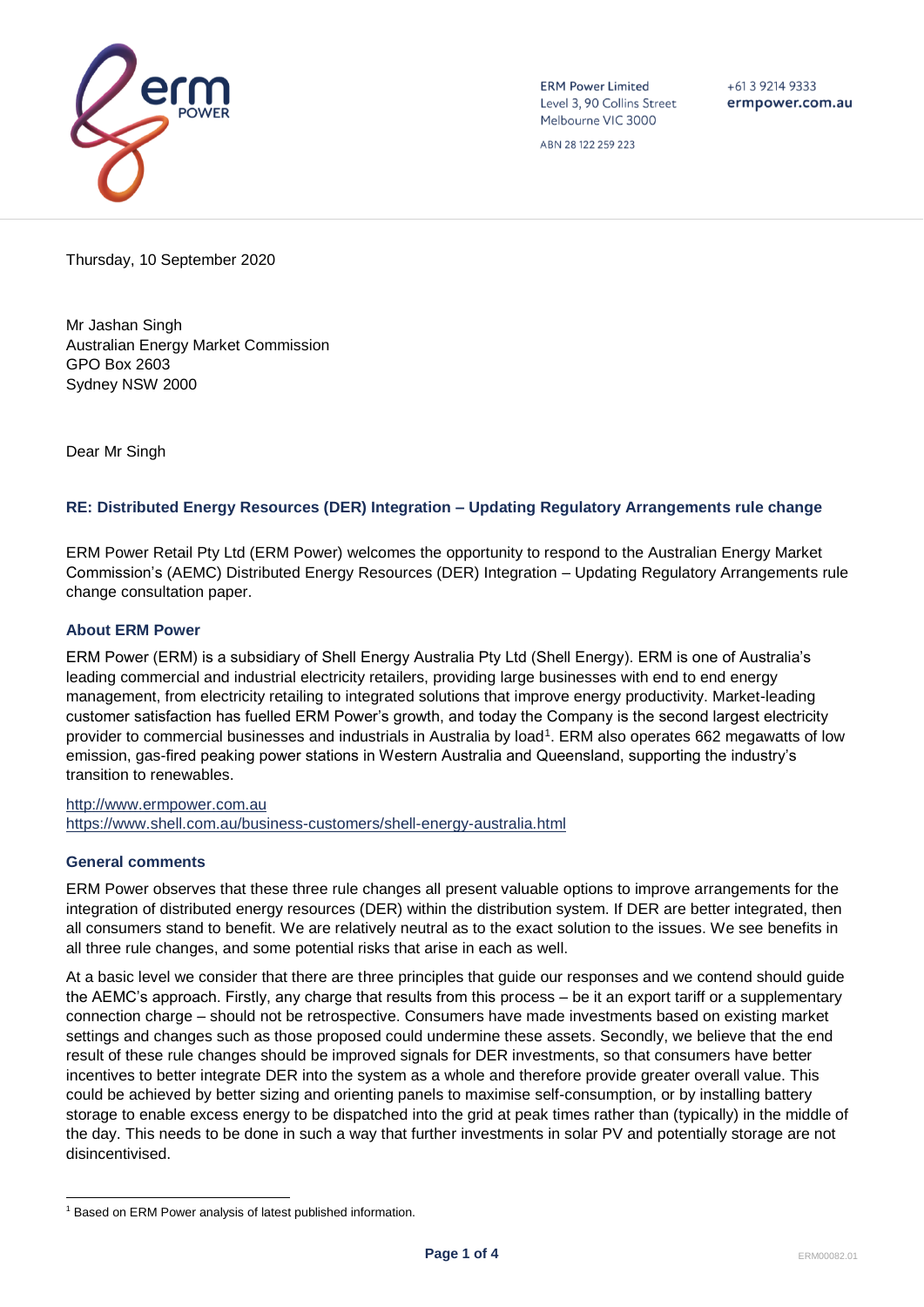

Thirdly, the imposition of any export charge should only reflect the additional costs imposed on the distribution network to facilitate DER exports and should be assessed net of the benefits that DER provides including the deferral of network upgrades that would have been required absent the installation of DER.

These rule changes also overlap with some of the concepts raised in the Energy Security Board's (ESB) post-2025 review of the National Electricity Market (NEM). Chiefly, these relate to the two-sided markets and DER integration workstreams. In its consultation paper on two-sided markets, the ESB raised the concept that two-sided markets would help to address the fact that "the amounts of electricity provided by DER to the system are currently largely uncontrolled and do not respond to market signals."<sup>2</sup> A two-sided market, the ESB argues, would lead to better responses from DER.

In our submission to the ESB, we responded that a two-sided market was not a pre-requisite to allow for better DER integration, and these rule changes support this. The rule changes represent a far lower cost approach to achieve these aims rather than a comprehensive redesign of the energy market. We recommend that the AEMC, in its role contributing to the post-2025 market design work, use the work underpinning these rule changes to inform the post ESB's post-2025 NEM market design.

South Australian Power Networks' (SAPN) and St Vincent de Paul's (SVDP) proposals for distribution charges for export merit further consideration. If implemented properly, where costs reflect the net marginal costs of export by DER to the distribution network, the rule change would provide an incentive for self-consumption, storage or better sizing of PV installations relative to a premises' consumption. We believe a properly implemented export charge would need to be levied on a time-of-export rather than a flat charge across all exports regardless of when they occur. This would encourage exports from DER at times where DER export would be helpful to the power system and only impose a cost where DER exports resulted in a negative power system impact.

As an example, the WA Government recently announced a Distributed Energy Buyback Scheme which will pay consumers 10c/kWh for exports between 3pm and 9pm and 3c/kWh at other times.<sup>3</sup>

The Total Environment Centre (TEC) and Australian Council of Social Services' (ACOSS) rule change presents a different model which we also believe could provide valuable incentives and provide a broader benefit to all energy users.

TEC and ACOSS's proposed net market benefits model warrants consideration. To the extent that network augmentation in some areas to enable greater capacity of exports brings benefits then logically it would be sensible to pursue these projects. This does seem to be consistent with the existing Regulatory Investment Test for Distribution (RIT-D) process. We also consider that TEC and ACOSS's proposal that, where there is no net market benefit, allowing for consumers to purchase additional capacity in order to improve access and in turn, fund potential augmentations could provide a beneficial user-pays outcome driven by consumer preference.

# **Obligations on DNSPs**

Faced with the relatively commonplace uptake of solar PV and the associated export of energy into distribution networks, it seems logical to update the definitions of a distribution service in the NER to include export services. The current definitions were written at a time when the distribution system was fundamentally a one-way system. The surge in rooftop solar on households with the gradual expansion to business premises along with the potential increased uptake of battery storage means that it would be better to address these issues sooner rather than waiting for more problems to arise.

As such, ERM Power considers that the suggestion to require DNSPs to consider DER integration as part of network planning to be a broadly sensible move in order to guide network planning and investment decisions

<sup>2</sup> Energy Security Board, 'Moving to a Two-Sided Market'. April 2020, p10.

<sup>&</sup>lt;sup>3</sup> Energy Policy WA, ['Energy Buyback Schemes'](https://www.wa.gov.au/organisation/energy-policy-wa/energy-buyback-schemes). Last accessed 8 September 2020.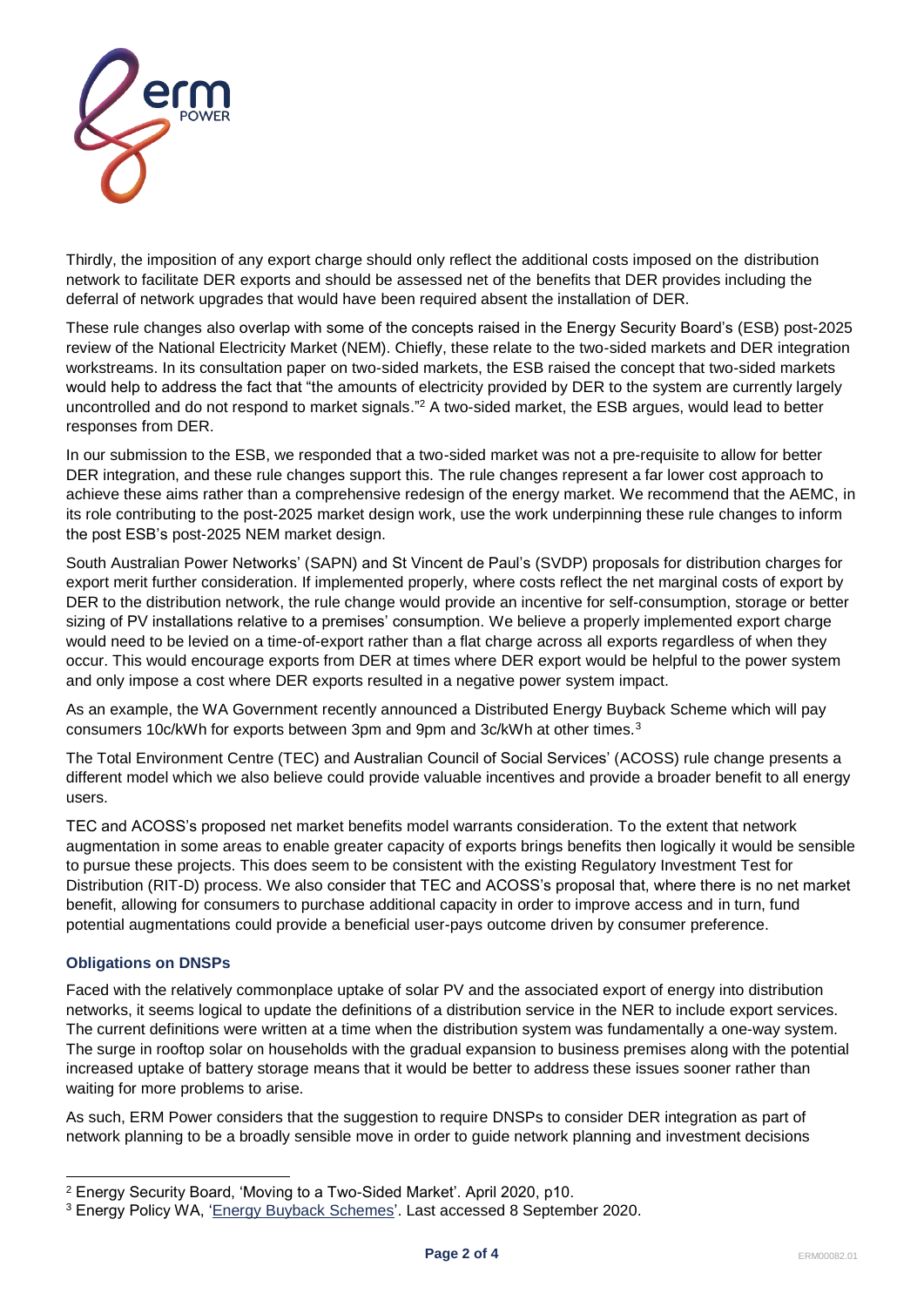

around additional DER hosting capacity. In order to complement the proposed rule changes and the possibility of some degree of export charging, we see that there is a strong case to require DNSPs to publish information about DER hosting capacity in different areas of the network. This would, along with other proposed reforms discussed in the rule change, give consumers and other parties more information to inform their investment decisions.

This could inform consumers if there may be additional charges or limits to exports in a particular network area depending on the size of their system. Armed with better information, consumers could make better informed decisions about the economics of installation, the viability of different sized systems and the value of battery storage. A customer may choose a PV system whose production closely mirrors their own consumption or choose to install a larger PV system with integrated battery storage in order to store excess solar PV production for use or export at a later time. The current network costs recovery framework fails to provide incentives for any of these actions.

## **Pricing arrangements**

As a principle, any reform enacted as part of this rule change should not be applied retrospectively. Existing investments have been made based on the current market settings which prevailed at the time of installation and precluded some options such as export charging. It would be unreasonable to then expect owners of existing PV systems – be they households or businesses – to suddenly face charges for exports. As such, ERM Power supports grandfathering arrangements for existing DER

As part of the AEMC's deliberations on this rule change, we add that a cut-off date for grandfathering purposes will need to be determined and this should be set at such a point in time that it does not lead to a surge in demand in order to beat the cut-off date. The experience of state-based feed-in tariffs and other support has shown that installations tend to surge in order to take advantage of more favourable conditions, such as access to premium feed-in tariffs or higher up-front subsidies. Should the AEMC make these rule changes, ERM Power recommends that a cut-off date should be set close to the date of release of the final determination so as to minimise the risk of a rush to install and to avoid the risks to recent investments based on the current market settings.

We also consider there will be a need to determine to whom or what the grandfathering arrangements apply to: the owner or the installation/premises. For example, if a home with an existing solar PV installation is sold, does the new owner have access to the grandfathering arrangements? Or is it tied to the original owner at the time of the cut-off date? Similarly, the AEMC will need to consider how grandfathering arrangements apply to systems which have been upgraded or had battery storage added.

We consider that the regulatory framework can better recognise the benefits DER services provide to DNSPs. SAPN's proposal for negative prices for instance, is a novel solution that could provide an incentive to export at times of peak demand in the network – in the evening peak for instance. In this way, a negative export charge would effectively add on to existing feed-in-tariffs and could act as an incentive for battery storage or re-orienting solar panels.

The design of pricing arrangements may face a challenge in that there will need to be a balance struck between providing a strong locational signal so that in areas with excess hosting capacity there is less of a cost than in areas which are at or close to their limit. However, a locational signal may be at odds with the current postagestamp pricing regime for distribution networks, tariffs that are reasonably capable of being understood by retail customers and the scope for retailers to pass on these costs in a transparent fashion, especially in light of the Default Market Offer and Victorian Default Offer. Any charge imposed must not unfairly target consumers in a network area where export capability is close to limit as this would be inconsistent to how costs for upgrading of the distribution network in a particular network area for energy consumption is socialised across all basic and standard network connections within that total distribution network area.

Given this, TEC and ACOSS's proposal of giving consumers the option to negotiation for supplementary connections, but for both import and export size may be preference to SVDP and SAPN's proposals for simple